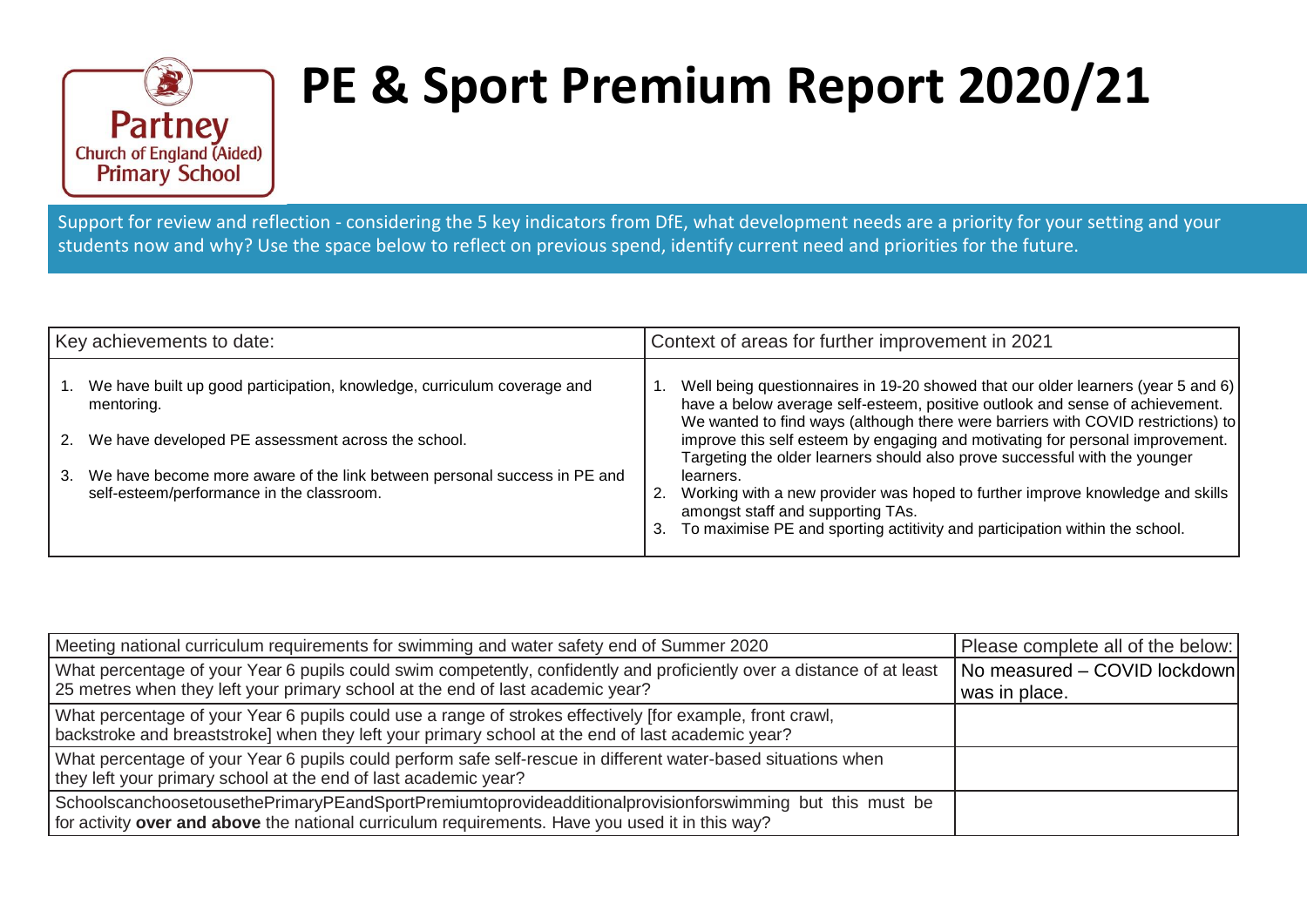## **Whole School Impact of the PE & Sport Premium Funding**

Our PE and Sport Premium plans and key actions have become embedded within, inform, and support the achievement of our whole school Vision and Priorities identified within our School Development Plan and Church School Distinctiveness Action Plan.

This ensures the most effective, sustainable use of the funding with PE and School Sport becoming a tool for whole school impact, outcomes and improvement.

**Partney Church of England (Aided) Primary School: School Development Plan (SDP) (2020/21)**

## **Key Priorities:**

- **1. Leadership and Management**
- **2. Quality of Education**
- **3. Personal and Spiritual Development**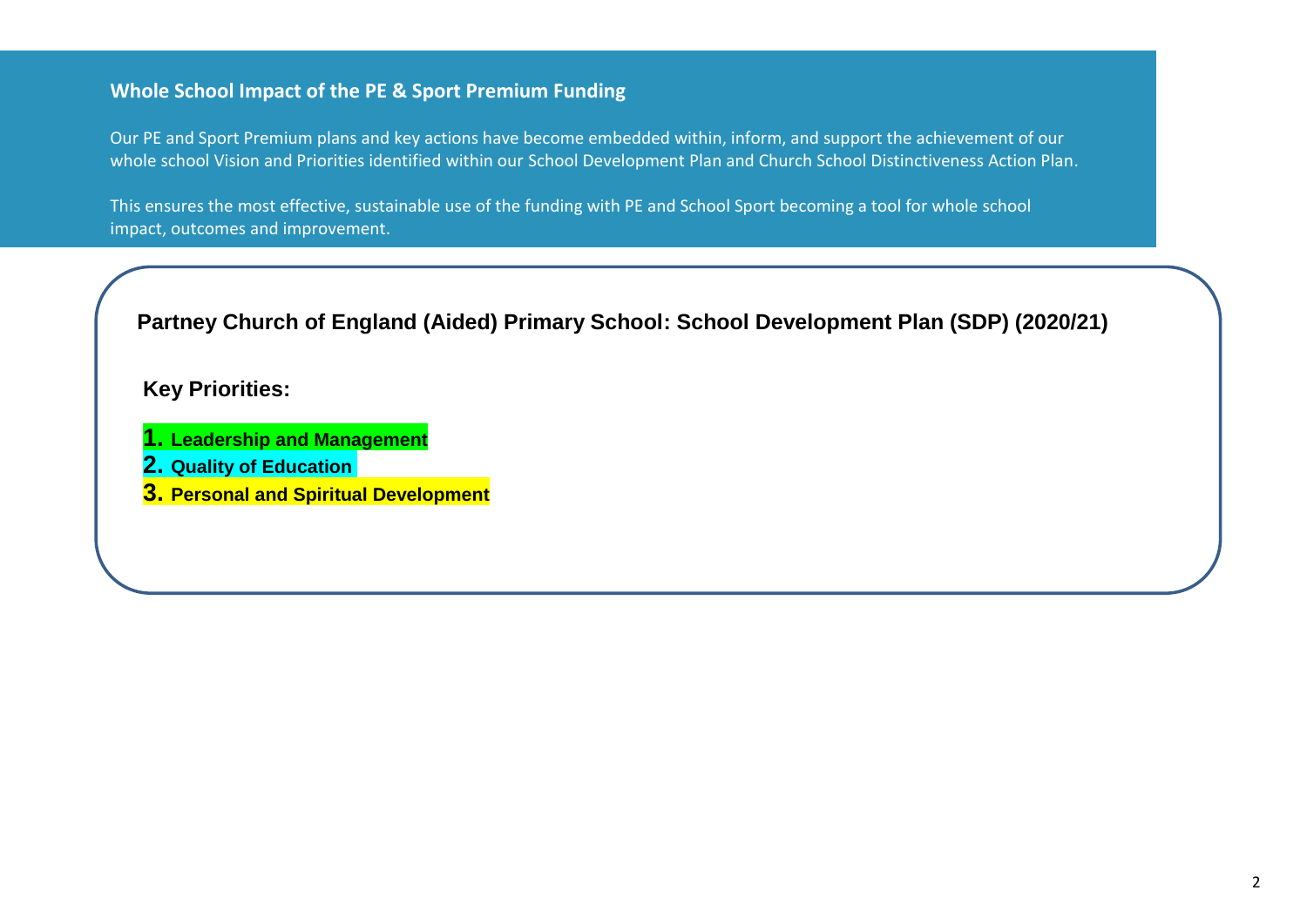| Academic Year: 2020/21                                                                                                                                                                                                        |                                                                                                                                                                                                                                                                                                                                                                                                                                                                                                                                                                                                                                                                                                                                                                                                                                                                                                 | Total fund allocated: £16,540                                                                                                                                                                                                                                                                                                                                                                                                                                                       |                       | Date Updated:26.10.20                                                                                                                                                                                                                                                                                                                                                                                             |                                                                                                                                                    |
|-------------------------------------------------------------------------------------------------------------------------------------------------------------------------------------------------------------------------------|-------------------------------------------------------------------------------------------------------------------------------------------------------------------------------------------------------------------------------------------------------------------------------------------------------------------------------------------------------------------------------------------------------------------------------------------------------------------------------------------------------------------------------------------------------------------------------------------------------------------------------------------------------------------------------------------------------------------------------------------------------------------------------------------------------------------------------------------------------------------------------------------------|-------------------------------------------------------------------------------------------------------------------------------------------------------------------------------------------------------------------------------------------------------------------------------------------------------------------------------------------------------------------------------------------------------------------------------------------------------------------------------------|-----------------------|-------------------------------------------------------------------------------------------------------------------------------------------------------------------------------------------------------------------------------------------------------------------------------------------------------------------------------------------------------------------------------------------------------------------|----------------------------------------------------------------------------------------------------------------------------------------------------|
| Key indicator 1: Engagement of all pupils in regular physical activity.<br>The promotion of personal fitness throughout the school in order to achieve a greater degree of mental and emotional<br>wellbeing and self-esteem. | Percentage of total<br>allocation:<br>$\frac{0}{6}$                                                                                                                                                                                                                                                                                                                                                                                                                                                                                                                                                                                                                                                                                                                                                                                                                                             |                                                                                                                                                                                                                                                                                                                                                                                                                                                                                     |                       |                                                                                                                                                                                                                                                                                                                                                                                                                   |                                                                                                                                                    |
| School focus with<br>clarity on intended<br>impact on pupils:                                                                                                                                                                 | Link to<br><b>Priorities</b><br>in School<br>Improvemen<br>t Plan                                                                                                                                                                                                                                                                                                                                                                                                                                                                                                                                                                                                                                                                                                                                                                                                                               | Actions to achieve:                                                                                                                                                                                                                                                                                                                                                                                                                                                                 | Funding<br>allocated: | Evidence and impact:                                                                                                                                                                                                                                                                                                                                                                                              | Sustainability and<br>suggested next steps:                                                                                                        |
| 1. Develop a Healthy Key Priority<br><b>Active</b><br><b>Engagement</b><br><b>Programme to</b><br>encourage more<br>children to<br>engage more<br>regularly in<br>personal physical<br>fitness                                | <b>Key priority</b>                                                                                                                                                                                                                                                                                                                                                                                                                                                                                                                                                                                                                                                                                                                                                                                                                                                                             | 1. Activity<br>Develop 'Golden Mile' across the<br>school.<br>Capture baseline data and 2 follow<br>up visits to record further data<br>Collaborate with Premier Sport to<br>maximise motivation and success.<br>Ensure timetabled practice<br>Why?<br>Our children have been affected by<br>COVID lockdown educationally,<br>mentally, emotionally and physically.<br>We want to promote the idea of<br>'healthy body, healthy mind' with a<br>primary aim to promote self-esteem. | £900                  | We will have been successful if:<br>March:<br>• Data shows that all children<br>have improved fitness by 10%<br>from baseline.<br>• Pupil voice shows that the<br>Golden Mile is viewed as a<br>positive thing to do.<br>June<br>Overall fitness levels have<br>increased by at least 20%<br>Children can articulate how being<br>fitter has improved their personal<br>lives e.g. self-esteem, mental<br>health. | The scheme can be<br>extended another year<br>with help from our coach<br>to keep rpactise<br>sessions regular and<br>recorded across the<br>year. |
| <b>Review and impact</b>                                                                                                                                                                                                      | The children had 3 measured 'golden mile' sessions on 3/12/2020, 24/3/2021 and 05/07/2021. The average distance achieved<br>increased from 504 m to 527m within 3 or 4 minutes running time. There were individuals who performed markedly better at each stage<br>with girls showing a marked improvement from the baseline measurement. Class 1 shoed greater number of girls achieving<br>completion' e.g. not stopping to walk. One child in class 2 completed 810 me within 4 minutes. Wellbeing; There was a palpable<br>upward swing in self-esteem and enjoyment during the last measurement day. Children were cheering each other on, clapping and<br>talking about how much better they had done since the last one! The reports from Premier Sport highlighted individuals and<br>quantifiable improvements, as well as observations that show how our values are being played out. |                                                                                                                                                                                                                                                                                                                                                                                                                                                                                     |                       |                                                                                                                                                                                                                                                                                                                                                                                                                   |                                                                                                                                                    |
| Evaluation                                                                                                                                                                                                                    | We made a 5% improvement on our baseline measurements. We lost a term's worth of practice for a large partion of the school during<br>lockdown, so we would like to continue with the golden mile and make it part of the PE curriculum next year in order to further improve.<br>E.g. during warm ups or as a 'break' from class based work during the afternoon in KS2.                                                                                                                                                                                                                                                                                                                                                                                                                                                                                                                       |                                                                                                                                                                                                                                                                                                                                                                                                                                                                                     |                       |                                                                                                                                                                                                                                                                                                                                                                                                                   |                                                                                                                                                    |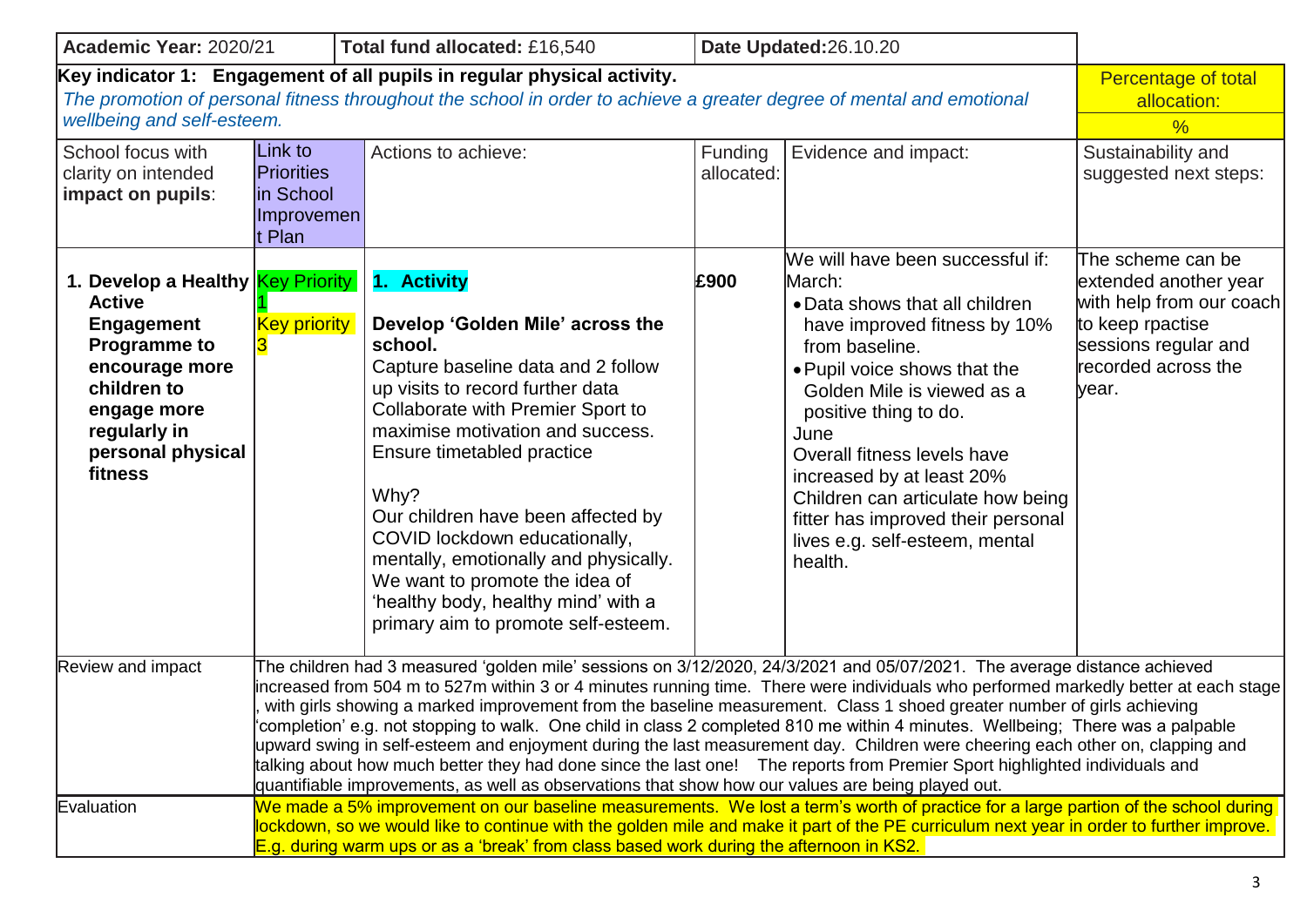| Key indicator 2: The profile of PE and sport being raised across the school as a tool for whole school improvement<br>To Achieve our vision of enabling "everyone to go forward as champions of happiness, health and hope. " |                                                                                                                                                                                                                                                                                                                                                                                                                                                                                                                                                                                                                       |                                                                                                                                                                                                                        |                                                                                 |                                                                                                                                                                                                                                                                                                          | Percentage of total<br>allocation:<br>$\frac{0}{0}$ |
|-------------------------------------------------------------------------------------------------------------------------------------------------------------------------------------------------------------------------------|-----------------------------------------------------------------------------------------------------------------------------------------------------------------------------------------------------------------------------------------------------------------------------------------------------------------------------------------------------------------------------------------------------------------------------------------------------------------------------------------------------------------------------------------------------------------------------------------------------------------------|------------------------------------------------------------------------------------------------------------------------------------------------------------------------------------------------------------------------|---------------------------------------------------------------------------------|----------------------------------------------------------------------------------------------------------------------------------------------------------------------------------------------------------------------------------------------------------------------------------------------------------|-----------------------------------------------------|
| School focus with clarity on<br>intended impact on pupils:                                                                                                                                                                    | Link to<br>Priorities<br>in School<br>Improvement<br>Plan                                                                                                                                                                                                                                                                                                                                                                                                                                                                                                                                                             | Actions to achieve:                                                                                                                                                                                                    | Funding<br>allocated:                                                           | Evidence and impact:                                                                                                                                                                                                                                                                                     | Sustainability and<br>suggested next steps:         |
| <b>Focus on improving Personal</b><br>fitness and its mental health<br>benefits, through a whole<br>school Golden Mile Activity.                                                                                              | Key <sup> </sup><br><b>Priority 1</b><br><b>Key</b><br><b>Priority 3</b>                                                                                                                                                                                                                                                                                                                                                                                                                                                                                                                                              | Target group of Year 5/6<br>wellbeing questionnaire end<br>of Autumn, March and June<br>Improve outdoor permanent<br>equipment for breaktimes and<br>lunchtimes to encourage<br>personal fitness and mental<br>health. | Non-sports<br>premium for<br>equipment<br>Cost for<br>Premier Sport<br>as below | We will have been successful if:<br>March: Scores on wellbeing<br>questionnaire have improved<br>July: Scores on wellbeing<br>questionnaires have improved and<br>further specific feedback from Pupil<br>Voice shows that equipment, Golden<br>Mile and personal fitness has been<br>viewed positively. |                                                     |
| Review                                                                                                                                                                                                                        | Class bags of equipment bought in order to maximise levels of activity at break and lunch and also personal and<br>group responsibility towards own equipment.<br>A wellbeing questionnaire (Stirling) was undertaken in November 20 for Class 3 and the average score was 34. This<br>was well below the average range of $39 - 48$ .<br>We put in place regular PHSE in conjunction with the ELSA support at the same time as raising our level of Physical<br>sports coaching across the school by an extra day.<br>When re-doing the questionnaire in April 21, the average score had risen to 47 – high average. |                                                                                                                                                                                                                        |                                                                                 |                                                                                                                                                                                                                                                                                                          |                                                     |
| Evaluation                                                                                                                                                                                                                    | The extra day of quality coaching led to higher participation in 2 x sports clubs (1 x multiskills and 1 x football club)<br>and this led to a highly successful creation of a football squad which won a match against another school. This lifted<br>the children's spirits and sense of self-esteem whether participating or watching! It highlights the need for this kind of<br>teambuilding and school wide sense of achievement to be carried forward into next year. Work with Premier<br>Education to maximise the opportunities for this next year.                                                         |                                                                                                                                                                                                                        |                                                                                 |                                                                                                                                                                                                                                                                                                          |                                                     |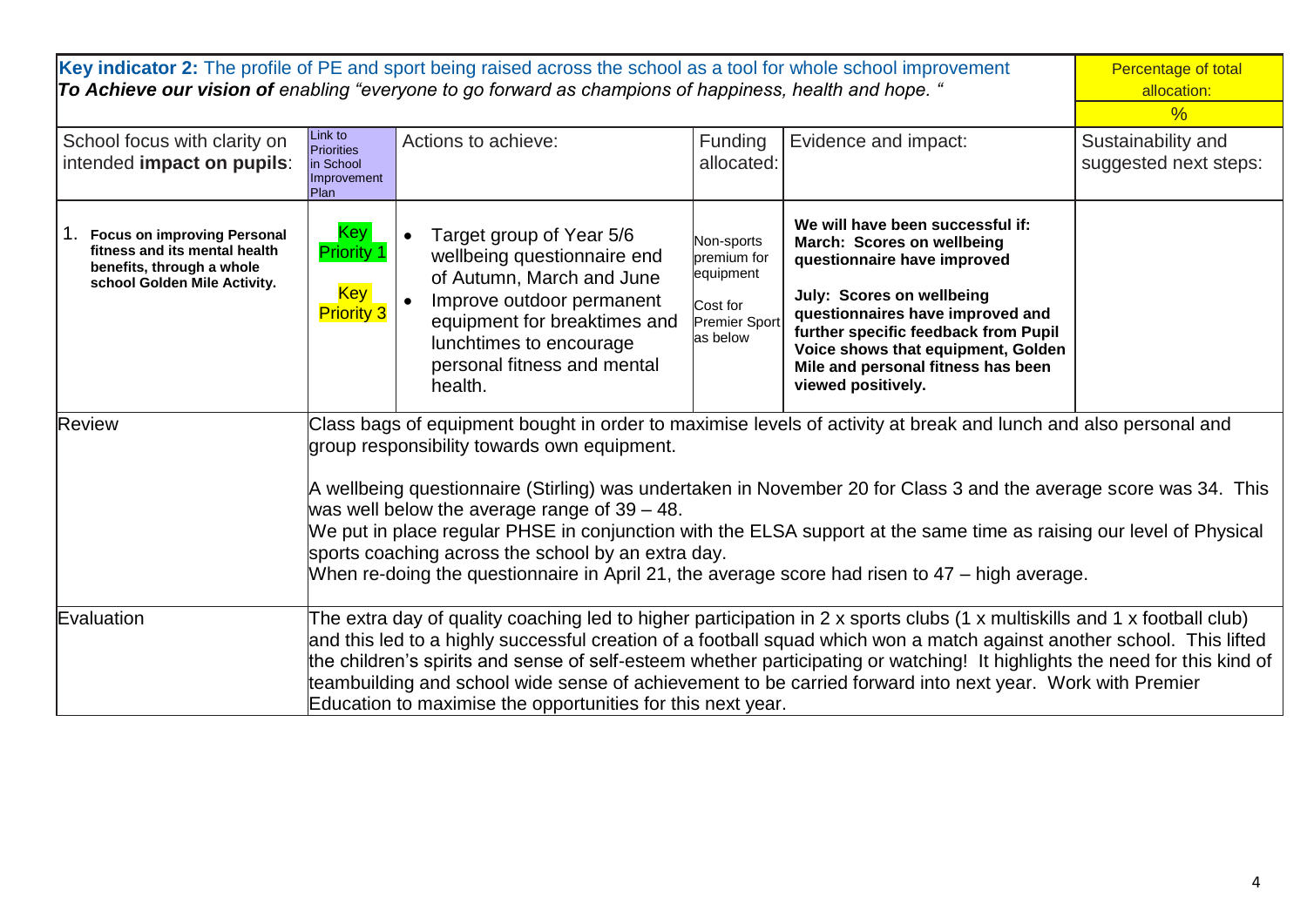| School focus with clarity<br>on intended impact on<br>pupils:                                                                                                      | Link to<br><b>Priorities</b><br>in School<br>Improvement<br>Plan | Key indicator 3: Increased confidence, knowledge and skills of all staff in teaching PE and sport<br>Key Indicator 4: Broader experience of a range of sports and activities offered to all pupils<br>Actions to achieve:                                                                                                                                                                                                                                                                                                                                                                                                                                                                                | Funding<br>allocated: | Evidence and impact:                                                                                                                                                                                                                                                                                                                                                                                                                                                                                                                                                                                                                                                                               | <b>Percentage of total</b><br>allocation:<br>$\frac{0}{2}$<br>Sustainability and<br>suggested next steps: |
|--------------------------------------------------------------------------------------------------------------------------------------------------------------------|------------------------------------------------------------------|----------------------------------------------------------------------------------------------------------------------------------------------------------------------------------------------------------------------------------------------------------------------------------------------------------------------------------------------------------------------------------------------------------------------------------------------------------------------------------------------------------------------------------------------------------------------------------------------------------------------------------------------------------------------------------------------------------|-----------------------|----------------------------------------------------------------------------------------------------------------------------------------------------------------------------------------------------------------------------------------------------------------------------------------------------------------------------------------------------------------------------------------------------------------------------------------------------------------------------------------------------------------------------------------------------------------------------------------------------------------------------------------------------------------------------------------------------|-----------------------------------------------------------------------------------------------------------|
| Engage Premier Sports to<br>coach and assess our<br>pupils, improving<br>outcomes and introduce<br>non-traditional sports<br>where indicated on long<br>term plan. | <b>Key Priority</b><br>$\overline{2}$                            | 1. Purchase Premier Sports<br><b>Coaching Membership and</b><br>engage a JB's Sports<br><b>Coach to work alongside</b><br>and provide in-school<br>support for staff<br><b>Provide CPD in key P.E</b><br>curriculum areas.<br><b>Support to include:</b><br>• Coach working alongside<br>teachers and Tas with the<br>children to plan and deliver<br>high quality sessions<br>• Coach to be available to whole<br>school for PE support.<br>• Coach providing good practice<br>for TAs<br>• Each year group to receive 6<br>weeks' worth of per term in<br>key areas of the P.E<br>curriculum<br>Bring additionality by<br>extending the PE curriculum<br>to include more non-traditional<br>activities | £6460                 | We will have been successful<br>if:<br>Autumn assessment tracking<br>shows that at least 65% of pupils<br>are working at expected ARE<br>across strands<br>March assessment shows an<br>improvement on Autumn's<br>percentage working at Expected<br><b>ARE</b><br>Motor skills/developmental skills<br>have been highlighted and fed into<br>curriculum and provision explicitly<br>made for these individuals.<br>Outcomes for the end of Summer<br>2021 show that children with no<br>physical or developmental barriers<br>are working at ARE or have made<br>progress from their starting points.<br>(school PE tracking system)<br>Pupil voice shows a positive<br>lattitude to PE sessions. | 40%                                                                                                       |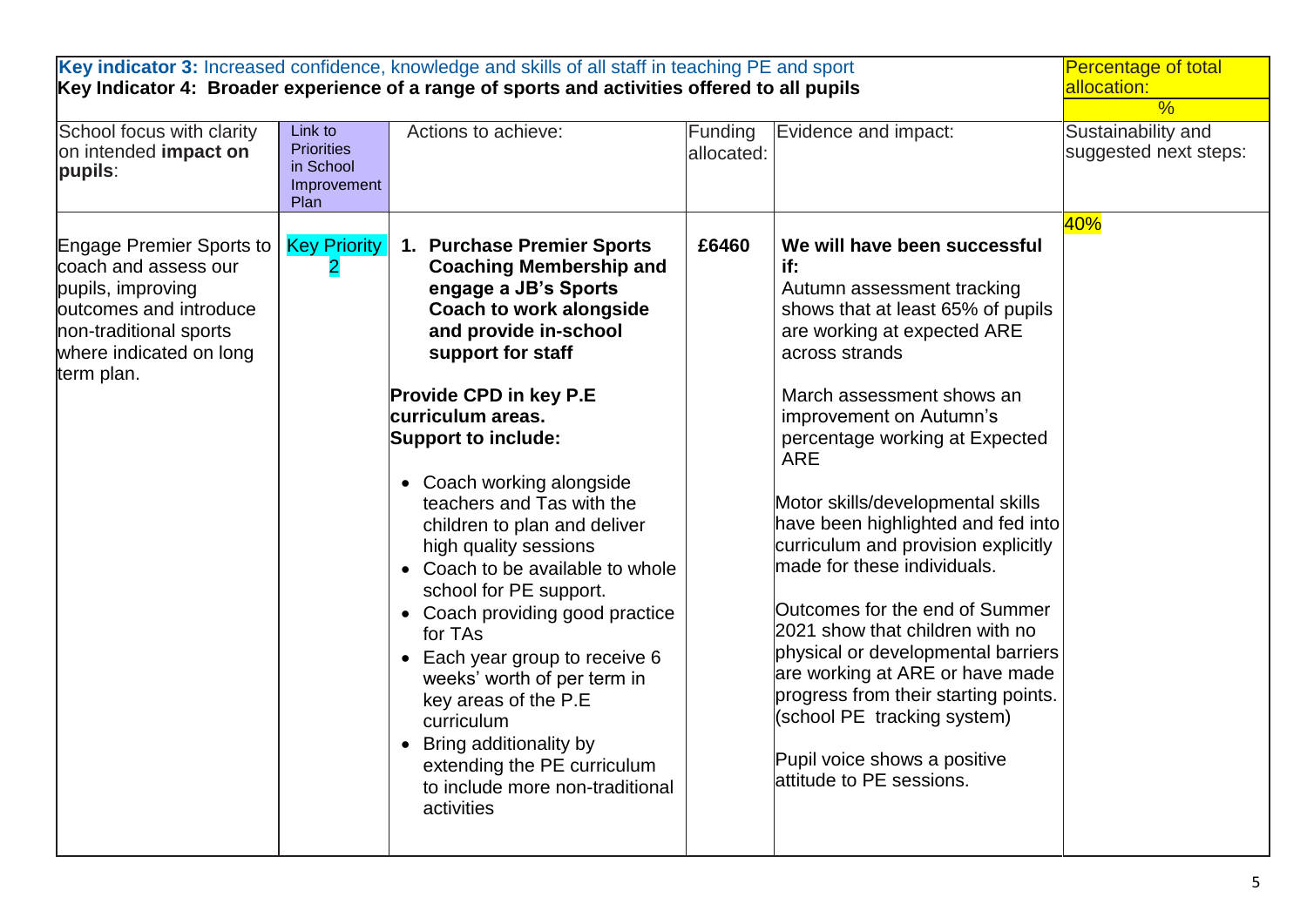|                                                 |                          | • Use of Portal for data capture<br>and further support in<br>delivering PE.<br>Use PE Learning Walk sheets<br>$\bullet$<br>to quality assure teaching and<br>learning in PE<br>Include some paired<br>$\bullet$<br>observations to support<br>moderation, quality assurance<br>and sustainability<br>To include a regular clubs in<br>$\bullet$<br>order to encourage pupils to<br>extend their physical fitness<br>including lunchtime club |        |                                                                                                                                                                                                            |                                                                                                                                       |
|-------------------------------------------------|--------------------------|-----------------------------------------------------------------------------------------------------------------------------------------------------------------------------------------------------------------------------------------------------------------------------------------------------------------------------------------------------------------------------------------------------------------------------------------------|--------|------------------------------------------------------------------------------------------------------------------------------------------------------------------------------------------------------------|---------------------------------------------------------------------------------------------------------------------------------------|
|                                                 | <b>Key Priority</b>      | 2. Support from Internal PE<br><b>TA</b><br>• Working alongside Class 1 TA<br>to supply PE at a distance x 2<br>lessons a week for the whole<br>year<br>• Working alongside Class 1 -2<br>TA to supply PE at a distance x<br>1 lessons a week and<br>assessment for the whole year                                                                                                                                                            | £7395  | We will have been<br>successful if:<br>TAs are assessing accurately<br>Promoting and delivering high<br>quality teaching and learning<br>support throughout lessons<br>Measured by observations -<br>joint | Evidence shows that<br>TAs have built on<br>further observation<br>and worksing<br>alongside Premier<br>Sport coach.                  |
|                                                 |                          | <b>Maintenance and safety check</b><br>of all equipment                                                                                                                                                                                                                                                                                                                                                                                       | £50    |                                                                                                                                                                                                            |                                                                                                                                       |
| Increased participation in<br>competitive sport | Key<br><b>Priority 1</b> | <b>Contingency for further</b><br>competitions when COVID<br>allows e.g. transports intra-<br>school competition etc.<br>OR project such as GOAL<br>(Premier Sports)                                                                                                                                                                                                                                                                          | £2,345 | Decision to be made by End of<br>February                                                                                                                                                                  | Ascertain how the<br>Sport Premium can<br>best be used at this<br>point: if we are able<br>to start competition<br>between bubbles or |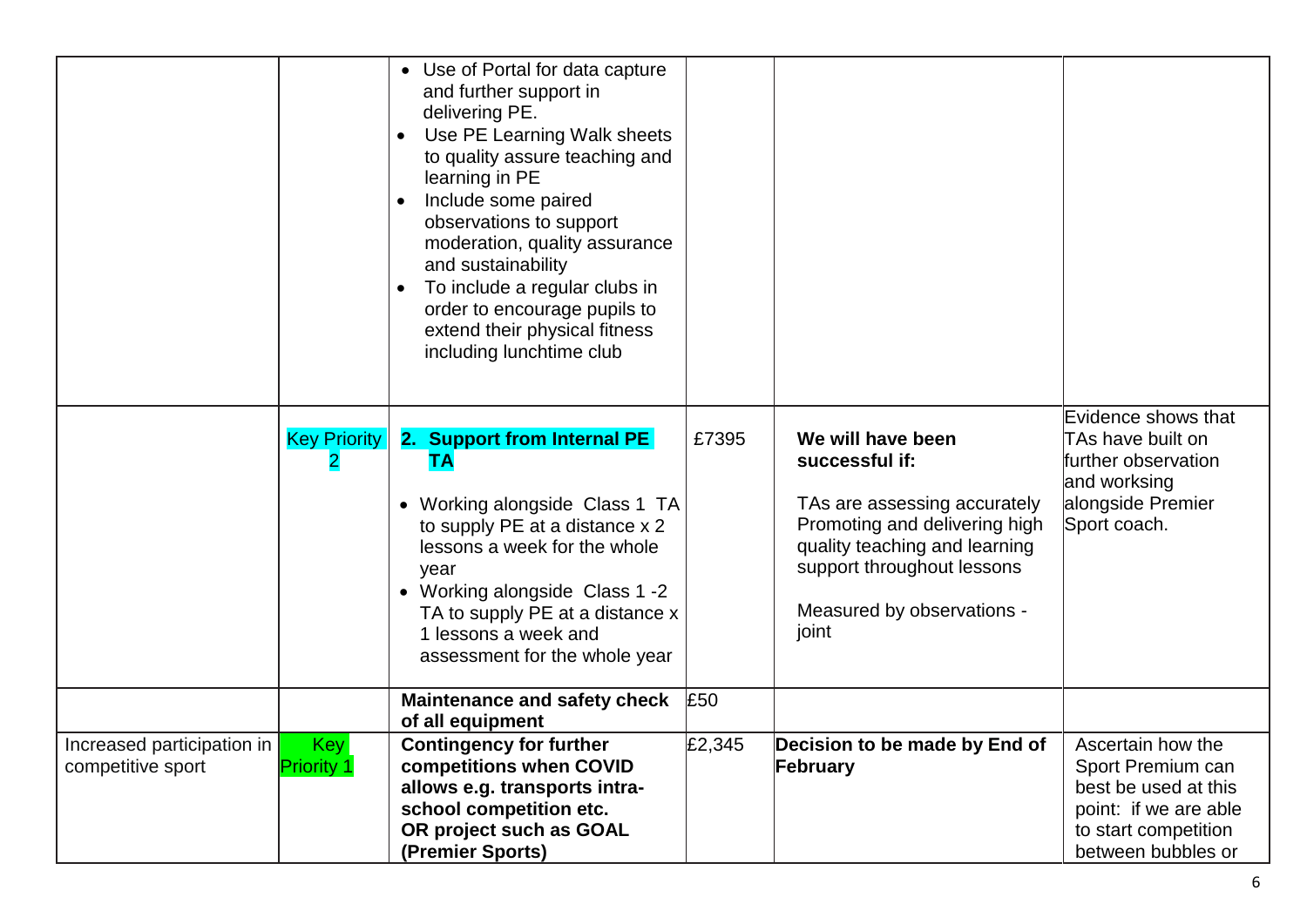|                          | OR purchase further<br>equipment (forms and<br>gymnastic mats)                                                                                                                                                                                                                                                                                                                                                                                                                                                                                                                                                                                                                                                                                                                                                                                                                                                                                                                                                      |         | schools, then this<br>money will be<br>prioritized for that. If<br>not able to do this,<br>we will use of SDP to<br>consider how the<br>money can help our<br>children. |  |  |
|--------------------------|---------------------------------------------------------------------------------------------------------------------------------------------------------------------------------------------------------------------------------------------------------------------------------------------------------------------------------------------------------------------------------------------------------------------------------------------------------------------------------------------------------------------------------------------------------------------------------------------------------------------------------------------------------------------------------------------------------------------------------------------------------------------------------------------------------------------------------------------------------------------------------------------------------------------------------------------------------------------------------------------------------------------|---------|-------------------------------------------------------------------------------------------------------------------------------------------------------------------------|--|--|
|                          | <b>Total Budget</b>                                                                                                                                                                                                                                                                                                                                                                                                                                                                                                                                                                                                                                                                                                                                                                                                                                                                                                                                                                                                 | £17,150 | Spent £17.150 no<br>carry forward!                                                                                                                                      |  |  |
| <b>Review and Impact</b> | Expected level in autumn term was well below 65% as follows (Source: Premier Termly impact report):<br>Class 1 50%; Class 2 46%; Class 3 56%;<br>However, by the end of the Summer term this had changed as follows: Class 1 84%, 16% exceeding; Class 2 78%,<br>21% exceeding; Class 3 74%, 15% exceeding.<br>All equipment was tested for safety and certificate given.<br>TAs continued to provide support within taught lessons and delivery of follow up lessons (KS1). We should be able<br>to capitalise on this once restrictions are lifted in order to prepare for competitions etc.<br>The money that was budgeted for use for competitions was re-directed into the hire of an additional coach for an<br>extra day from March. This enhanced our provision for PE and helped to raise standards as seen.                                                                                                                                                                                               |         |                                                                                                                                                                         |  |  |
| <b>Evaluation</b>        | Behaviour for learning and engagement was the biggest driver for this change as seen incrementally over the year<br>from Premier reports. Good and consistent role models were crucial in this improvement e.g. continuation of<br>behaviour code from classroom to PE location and good communication between members of staff. With the same<br>member of coaching staff coming in over 2 days, we will that this will continue to raise standards within PE.<br>The provision of 2 high quality coaching days had an impact on our attainment and progress in PE this year.<br>Therefore we will be continuing this approach in 2021-22.<br>The benefit of 'visiting' coaches and external providers was evident this year, bringing an extra dimension to our<br>provision for and knowledge of the children (so we can therefore meet their needs for the better.) This has been<br>during a year where additional needs have increased and are now standing at close to 50% of the children in the<br>school. |         |                                                                                                                                                                         |  |  |